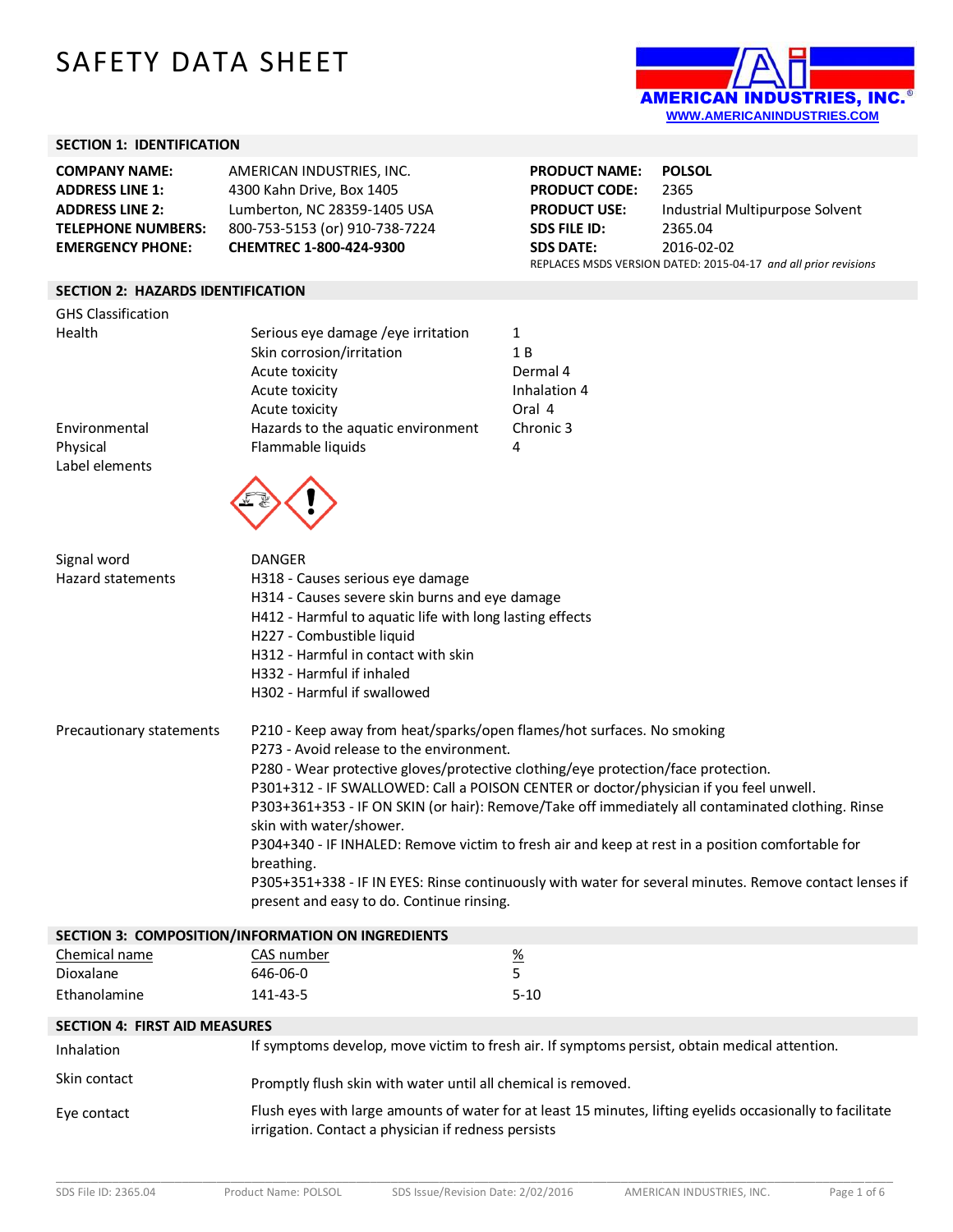Ingestion Give 1-2 glasses of water. Do not induce vomiting. Get medical advice. Do not give anything by mouth to an unconscious or convulsing person.

| <b>SECTION 5: FIRE-FIGHTING MEASURES</b> |                                                                                                                  |
|------------------------------------------|------------------------------------------------------------------------------------------------------------------|
| Flash Point                              | >200°F (93°C)                                                                                                    |
| Flash Point Method                       | N/A                                                                                                              |
| Extinguishing media                      | Use water spray, alcohol-resistant foam, dry chemical or carbon dioxide.                                         |
| Unsuitable extinguishing<br>media        | Not applicable                                                                                                   |
| Hazardous combustion<br>products         | Not applicable                                                                                                   |
| Special exposure hazards                 | None                                                                                                             |
| Special protective<br>equipment          | Full protective clothing and approved self-contained breathing apparatus required for firefighting<br>personnel. |

### **SECTION 6: ACCIDENTAL RELEASE MEASURES**

Personal Precautionary Measures: Use appropriate protective equipment. (See Section 8.) Do not get into eyes, skin, or clothing. Wear respiratory protection. Avoid breathing vapors. Ensure adequate ventilation.

Environmental Precautionary Measures: Do not empty into drains.

Methods and Materials for Containment and Cleanup: Soak up residue with an absorbent such as clay or sand. Place in a nonleaking container for proper disposal according to Federal, State, and Local regulations. Do not discharge into waterways or sewage systems.**7**

| <b>SECTION 7: HANDLING AND STORAGE</b> |                                                                                                                                  |  |  |
|----------------------------------------|----------------------------------------------------------------------------------------------------------------------------------|--|--|
| <b>Handling</b>                        | Use in a well-ventilated area. Do not breathe vapors. Do not get on skin, eyes, or clothing.                                     |  |  |
| Storage                                | Keep from freezing. Store between 50 and 80 degrees F (10-27 degrees C). Keep container closed and<br>in a well-ventilated area. |  |  |

## **SECTION 8: EXPOSURE CONTROLS/PERSONAL PROTECTION**

Engineering Controls: Use in well ventilated area.

Personal Protective Equipment: Safety Glasses, Gloves

| Dioxolane                                          | 69460-06-0                | 5%                                                                               |
|----------------------------------------------------|---------------------------|----------------------------------------------------------------------------------|
| Components with<br>workplace control<br>parameters |                           |                                                                                  |
| <b>TWA</b><br>Hematologic effects                  | 20 ppm                    | USA ACGIH Threshold Limit Values (TLV)                                           |
| Ethanolamine                                       | 141-43-5                  | 5-10%                                                                            |
| Components with<br>workplace control<br>parameters |                           |                                                                                  |
| <b>TWA</b><br>Skin & eye irritation                | 3 ppm                     | USA ACGIH Threshold Limit Values (TLV)                                           |
| <b>STEL</b><br>Skin & eye irritation               | 6 ppm                     | USA ACGIH Threshold Limit Values (TLV)                                           |
| <b>TWA</b>                                         | 3 ppm<br>$8 \text{ mg/m}$ | USA OSHA-TABLE Z-1 Limits for Air Contaminants -<br>1910.1000                    |
| <b>STEL</b>                                        | 6 ppm<br>15 $mg/m3$       | USA OSHA-TABLE 7-1 Limits for Air Contaminants -<br>1910.1000                    |
| <b>TWA</b>                                         | 3 ppm<br>6 mg/m $3$       | USA Occupational Exposure Limits (OSHA)-Table Z-1 Limits<br>for air contaminants |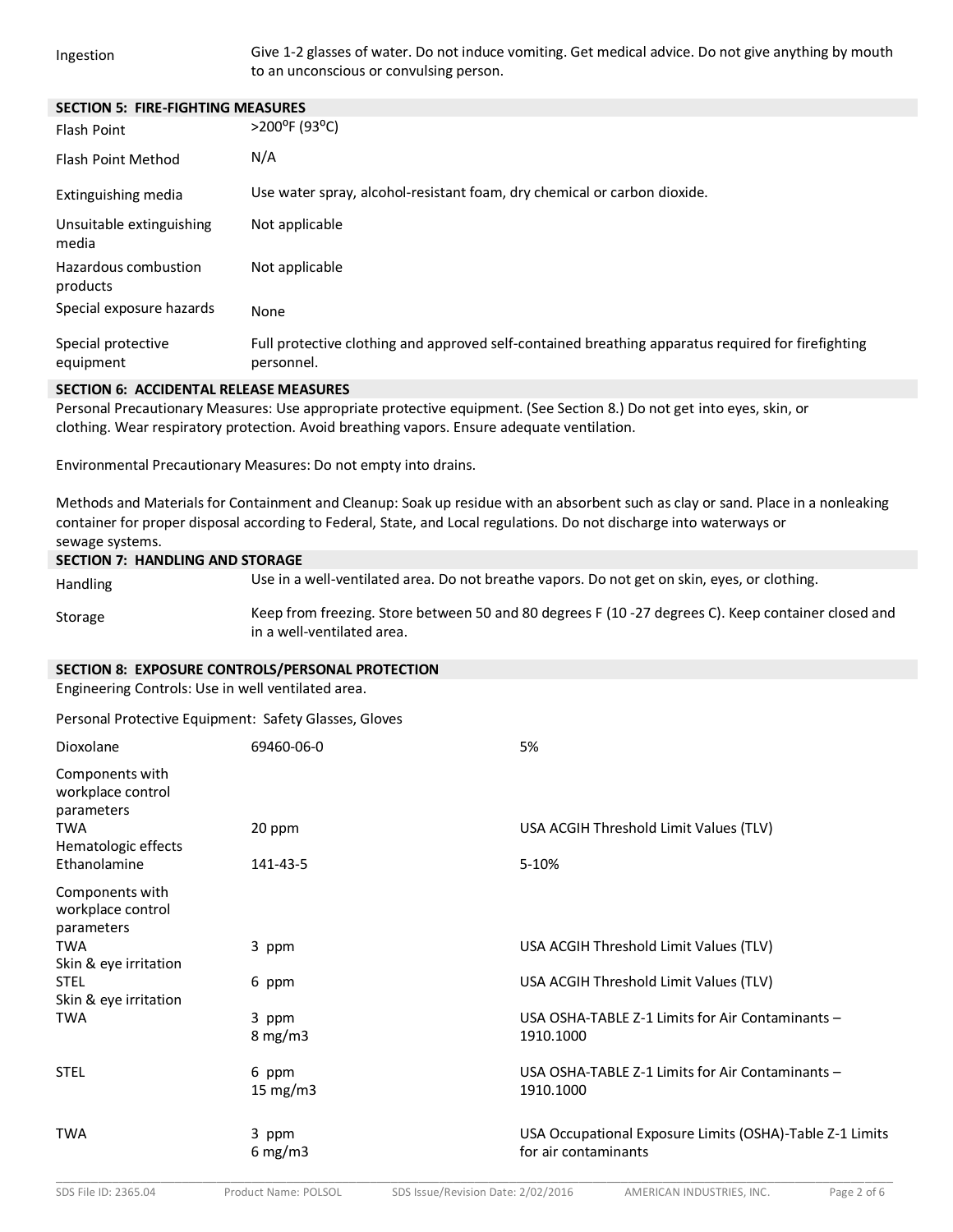The value in mg/mg is approximate STEL 6 ppm 15 mg/m3 USA OSHA-TABLE Z-1 Limits for Air Contaminants – 1910.1000 TWA 3 ppm 8 mg/m3 USA NIOSH Recommended Exposure Limits STEL 6 ppm 15 mg/m3 USA NIOSH Recommended Exposure Limits

# **SECTION 9: PHYSICAL AND CHEMICAL PROPERTIES**

| SECTION 9: PHYSICAL AND CHEMICAL PROPERTIES |                                 |
|---------------------------------------------|---------------------------------|
| Color                                       | Clear liquid                    |
| <b>Physical State</b>                       | Liquid                          |
| Odor                                        | Solvent                         |
| Flash point                                 | >200°F (93°C)                   |
| Flammability                                | Not available                   |
| <b>Partition Coefficient</b>                | Not available                   |
| <b>Boiling point</b>                        | 212°F (100°C)                   |
| Melting point/freezing<br>point             | Not available                   |
| Auto-ignition temperature                   | Not available                   |
| Vapor pressure                              | Not available                   |
| Vapor density (Air-1)                       | Not available                   |
| Specific gravity/Density                    | 1.02                            |
| Viscosity                                   | Not available                   |
| Water solubility                            | Soluble in water                |
| рH                                          | 12.5                            |
| Evaporation rate (Water=1)                  | 1                               |
| Decomp Temp                                 | Not available                   |
| <b>SECTION 10: STABILITY AND REACTIVITY</b> |                                 |
| Chemical stability                          | Stable                          |
| Conditions to avoid                         | Open flame and heat; freezing   |
| Materials to avoid                          | Strong oxidizing agents         |
| Hazardous decomposition                     | Carbon dioxide, carbon monoxide |
| Hazardous polymerization                    | Will not occur                  |

# **SECTION 11: TOXICOLOGICAL INFORMATION**

| Dioxolane<br>Information on toxicological effects | 646-06-0                                               | 5%                       |  |
|---------------------------------------------------|--------------------------------------------------------|--------------------------|--|
| Acute toxicity<br>Inhalation                      | LD50 Oral-rat                                          | $3,000$ mg/kg            |  |
|                                                   | LC50 Inhalation-rat $-4$ h                             | $20,650 \,\mathrm{mg/m}$ |  |
| Dermal                                            | LD50 dermal-rat                                        | 15,000 mg/kg             |  |
| Skin corrosion/irritation                         | No data available                                      |                          |  |
| Serious eye damage/eye<br>irritation              | No data available                                      |                          |  |
| Respiratory or skin<br>sensitization              | No data available                                      |                          |  |
| Germ cell mutagenicity                            | Genpotoxicity in vivo-rat - Intraperitoneal DNA damage |                          |  |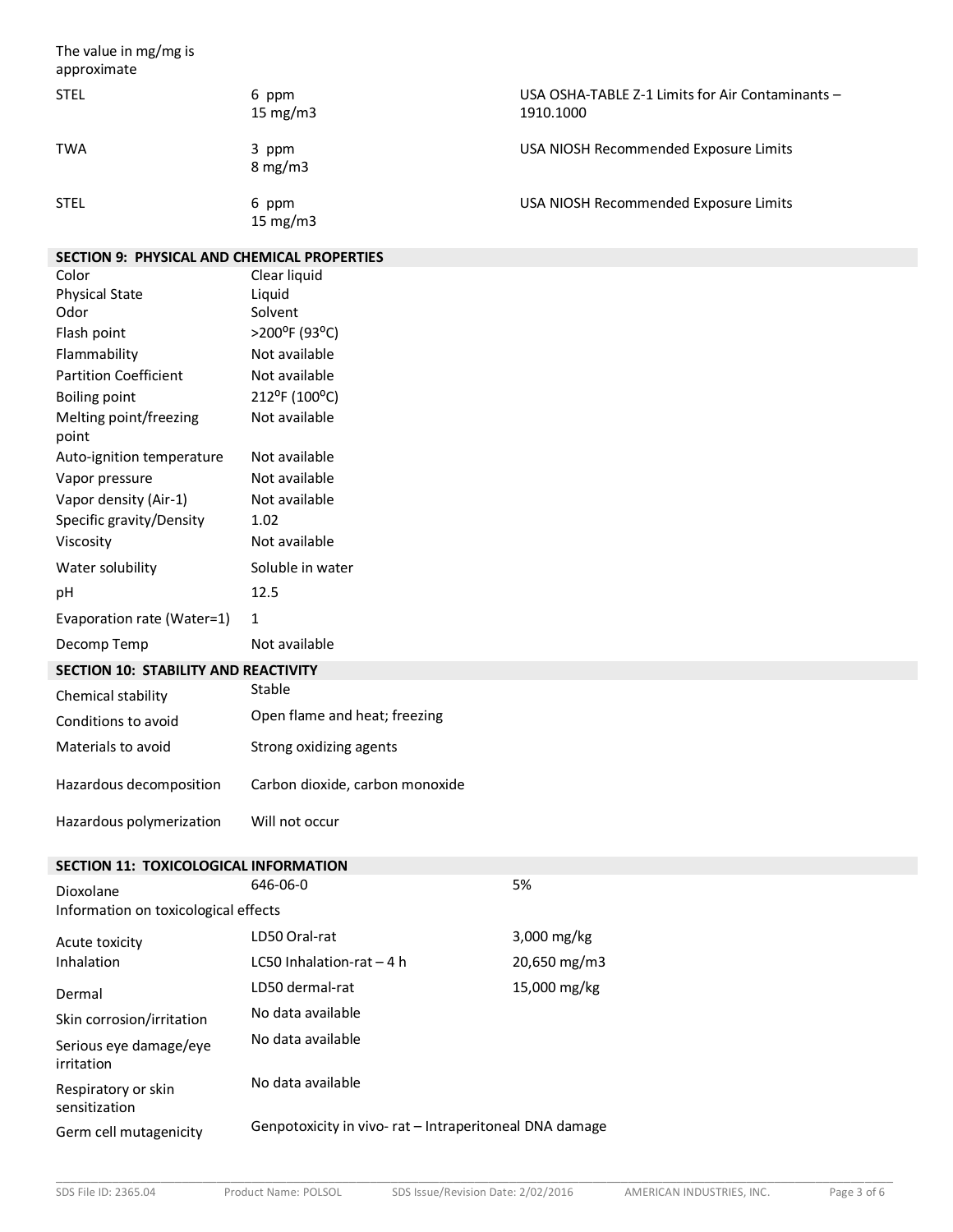| Carcinogenicty                       |                                                                                                                                                            |                                                                                                                                                                                                                     |  |
|--------------------------------------|------------------------------------------------------------------------------------------------------------------------------------------------------------|---------------------------------------------------------------------------------------------------------------------------------------------------------------------------------------------------------------------|--|
| <b>IARC</b>                          | No component of this product present at levels greater than or equal to 0.1% is identified as probable,<br>possible or confirmed human carcinogen by IARC. |                                                                                                                                                                                                                     |  |
| <b>ACGIH</b>                         | No component of this product present at levels greater than or equal to 0.1% is identified as a<br>carcinogen or potential carcinogen by ACGIH.            |                                                                                                                                                                                                                     |  |
| <b>NTP</b>                           | No component of this product present at levels greater than or equal to 0.1% is identified as a known or<br>anticipated carcinogen by NTP.                 |                                                                                                                                                                                                                     |  |
| <b>OSHA</b>                          | No component of this product present at levels greater than or equal to 0.1% is identified as a<br>carcinogen or potential carcinogen by OSHA.             |                                                                                                                                                                                                                     |  |
| Reproductive toxicity                | No data available.                                                                                                                                         |                                                                                                                                                                                                                     |  |
| Teratogenicity                       | No data available.                                                                                                                                         |                                                                                                                                                                                                                     |  |
| Specific target organ<br>toxicity    | Single Exposure-No data available                                                                                                                          | Repeated Exposure-No data available                                                                                                                                                                                 |  |
| Aspiration hazard                    | No data available                                                                                                                                          |                                                                                                                                                                                                                     |  |
| Potential health effects             | irritation.                                                                                                                                                | Inhalation May be harmful if inhaled. May cause respiratory tract irritation. Ingestion May be harmful if<br>swallowed. Skin May be harmful if absorbed through skin. May cause skin irritation. Eyes May cause eye |  |
| Signs and symptoms of<br>exposure    | To the best of our knowledge, the chemical, physical, and toxicological properties have not been<br>thoroughly investigated.                               |                                                                                                                                                                                                                     |  |
| Synergistic effects                  | No data available.                                                                                                                                         |                                                                                                                                                                                                                     |  |
| Carcinogenicity                      | Not considered a carcinogen according to NTP, IARC, or OSHA.                                                                                               |                                                                                                                                                                                                                     |  |
| Additional Information               | RTECS: JH6760000                                                                                                                                           |                                                                                                                                                                                                                     |  |
| Ethanolamine                         | 141-43-5                                                                                                                                                   | 5-10%                                                                                                                                                                                                               |  |
| Information on toxicological effects |                                                                                                                                                            |                                                                                                                                                                                                                     |  |
| Acute toxicity                       | LD50 Oral-rat                                                                                                                                              | 1,720 mg/kg                                                                                                                                                                                                         |  |
| Inhalation                           |                                                                                                                                                            | Material is extremely destructive to the tissue of the mucous membranes and upper respiratory tract.                                                                                                                |  |
| Dermal                               | LD50 dermal-rabbit                                                                                                                                         | 1,015 mg/kg                                                                                                                                                                                                         |  |
| Skin corrosion/irritation            | No data available                                                                                                                                          |                                                                                                                                                                                                                     |  |
| Serious eye damage/eye<br>irritation | Eyes-rabbit                                                                                                                                                | Result-Severe eye irritation                                                                                                                                                                                        |  |
| Respiratory or skin<br>sensitization | No data available                                                                                                                                          |                                                                                                                                                                                                                     |  |
| Germ cell mutagenicity               | No data available                                                                                                                                          |                                                                                                                                                                                                                     |  |
| Carcinogenicty                       |                                                                                                                                                            |                                                                                                                                                                                                                     |  |
| <b>IARC</b>                          | No component of this product present at levels greater than or equal to 0.1% is identified as probable,<br>possible or confirmed human carcinogen by IARC. |                                                                                                                                                                                                                     |  |
| <b>ACGIH</b>                         | No component of this product present at levels greater than or equal to 0.1% is identified as a<br>carcinogen or potential carcinogen by ACGIH.            |                                                                                                                                                                                                                     |  |
| <b>NTP</b>                           | No component of this product present at levels greater than or equal to 0.1% is identified as a known or<br>anticipated carcinogen by NTP.                 |                                                                                                                                                                                                                     |  |
| <b>OSHA</b>                          | carcinogen or potential carcinogen by OSHA.                                                                                                                | No component of this product present at levels greater than or equal to 0.1% is identified as a                                                                                                                     |  |
| Reproductive toxicity                | No data available.                                                                                                                                         |                                                                                                                                                                                                                     |  |
| Specific target organ<br>toxicity    | Single Exposure-No data available                                                                                                                          | Repeated Exposure-No data available                                                                                                                                                                                 |  |
| Aspiration hazard                    | No data available                                                                                                                                          |                                                                                                                                                                                                                     |  |
| Additional Information               | RTECS: KJ5775000                                                                                                                                           |                                                                                                                                                                                                                     |  |
|                                      |                                                                                                                                                            |                                                                                                                                                                                                                     |  |

To the best of our knowledge, the chemical, physical, and toxicological properties have not been thoroughly investigated. Liver - Irregularities - Based on Human Evidence

# **SECTION 12: ECOLOGICAL INFORMATION**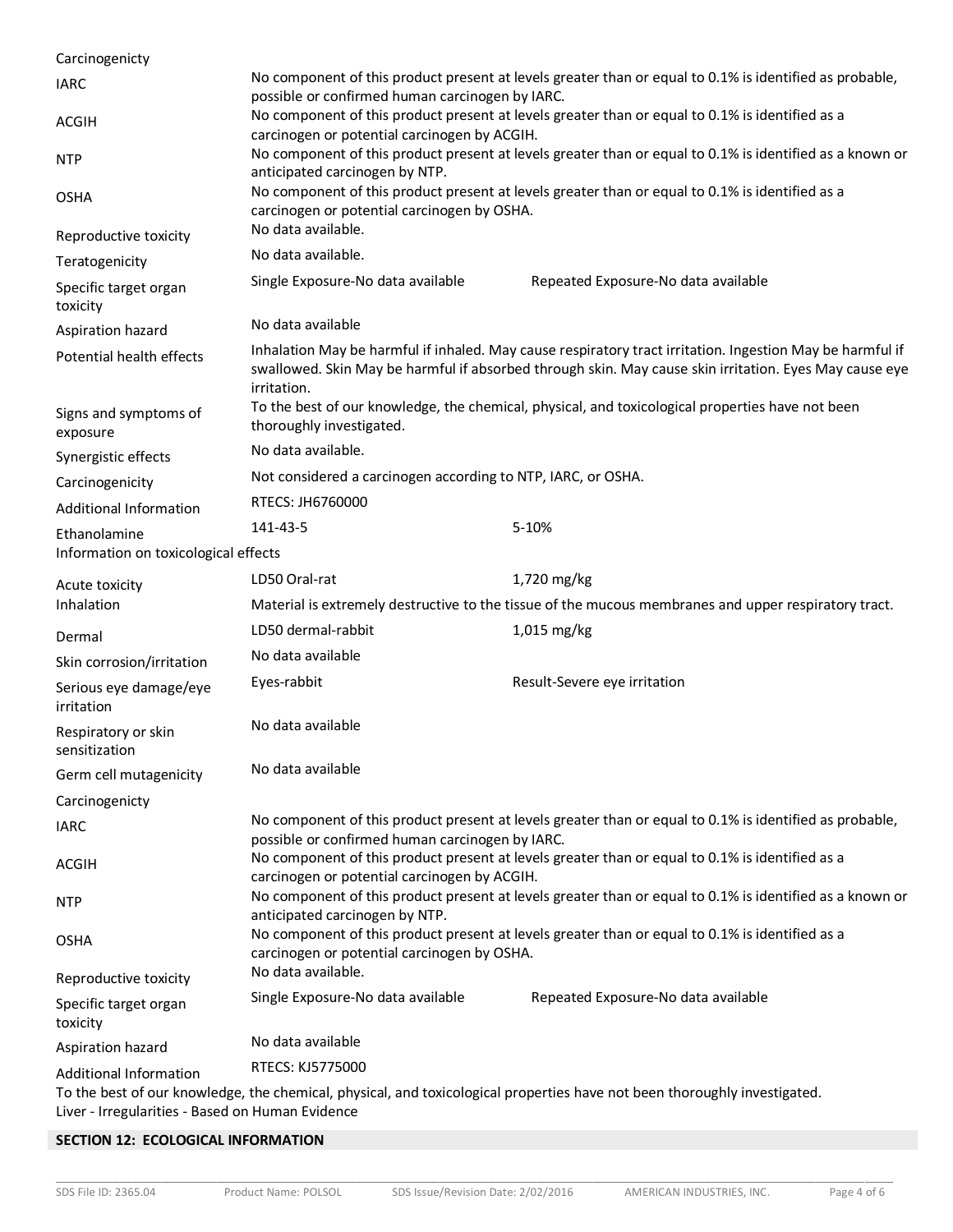| Dioxolane                                                   | 646-06-0                                     | 5%                                                                                                                  |
|-------------------------------------------------------------|----------------------------------------------|---------------------------------------------------------------------------------------------------------------------|
| Information on ecological effects                           |                                              |                                                                                                                     |
| Toxicity to fish LC50                                       | Cyprinodon variegates<br>(sheepshead minnow) | $8,294 - 12.057$ mg/l - 96 h                                                                                        |
| Toxicity to daphnia EC50<br>And other aquatic invertebrates | Daphnia magna (Water flea)                   | $6,203 - 7,787$ mg/l $-48h$                                                                                         |
| Persistence and degradability                               | No data available                            |                                                                                                                     |
| Bio-accumulative potential                                  | No data available                            |                                                                                                                     |
| Mobility in soil                                            | No data available                            |                                                                                                                     |
| PBT and vPvB assessment                                     | No data available                            |                                                                                                                     |
| Other adverse effects                                       | No data available                            |                                                                                                                     |
| Ethanolamine                                                | 141-43-5                                     | 5-10%                                                                                                               |
| Information on ecological effects                           |                                              |                                                                                                                     |
| Toxicity to fish LC50                                       | Pimephales promelas (fathead<br>minnow)      | $227 \text{ mg/l} - 96 \text{ h}$                                                                                   |
| Toxicity to daphnia EC50<br>And other aquatic invertebrates | Daphnia magna (Water flea)                   | 65 mg/l $-$ 48h                                                                                                     |
| Toxicity to algae EC50                                      | Desmodesmus subspicatus<br>(green algae)     | 15 mg/l $- 72h$                                                                                                     |
| Persistence and degradability                               | No data available                            |                                                                                                                     |
| Bio-accumulative potential                                  | No data available                            |                                                                                                                     |
| Mobility in soil                                            | No data available                            |                                                                                                                     |
| conducted.                                                  |                                              | Results of PBT and vPvB assessment PBT/vPvB assessment not available as chemical safety assessment not required/not |
| Other adverse effects                                       | Harmful to aquatic life.                     | An environmental hazard cannot be excluded in the event of unprofessional handling or disposal.                     |

## **SECTION 13: DISPOSAL CONSIDERATIONS**

Empty Containers: If empty container retains product residue, all label precautions must be observed. Dispose of unused product prior to disposing of empty container.

Disposal Considerations of Substance: Do not discharge into waterways or sewage systems. Transport with all closures in place. Return for reuse or dispose of according to national, local, and state regulations.

| <b>SECTION 14: TRANSPORT INFORMATION</b>                        |                                                           |       |                                     |
|-----------------------------------------------------------------|-----------------------------------------------------------|-------|-------------------------------------|
| DOT INFORMATION FOR                                             | UN 2491, Ethanolamine or Ethanolamine solutions, 8, PGIII |       |                                     |
| <b>QUANTITIES GREATER THAN</b>                                  |                                                           |       |                                     |
| 5 LITERS PER CONTAINER.                                         |                                                           |       |                                     |
| DOT INFORMATION FOR                                             | Limited Quantity                                          |       |                                     |
| <b>QUANTITIES LESS THAN 5.0</b>                                 |                                                           |       |                                     |
| LITERS PER JUG:                                                 |                                                           |       |                                     |
| <b>Marine Pollutant</b>                                         | No.                                                       |       |                                     |
| <b>SECTION 15: REGULATORY INFORMATION</b>                       |                                                           |       |                                     |
| <b>COMPONENT</b>                                                | (CAS/PERC)                                                |       | <b>CODES</b>                        |
| Dioxolane                                                       | 646-06-0                                                  | 5%    | Hap, MASS, PA, TSCA                 |
| Ethanolamine                                                    | 141-43-5                                                  | 5-10% | HAP, MASS, OSHAWAC, PA, TSCA, TXAIR |
| REGULATORY CODE DESCRIPTIONS                                    |                                                           |       |                                     |
| HAP = Hazardous Air Pollutants                                  |                                                           |       |                                     |
| MASS = MA Massachusetts Hazardous Substances List               |                                                           |       |                                     |
| PA = PA Right-To-Know List of Hazardous Substances              |                                                           |       |                                     |
| TSCA = Toxic Substances Control Act                             |                                                           |       |                                     |
| OSHAWAC = OSHA Workplace Air Contaminants                       |                                                           |       |                                     |
| TXAIR = TX Air Contaminants with Health Effects Screening Level |                                                           |       |                                     |
|                                                                 |                                                           |       |                                     |